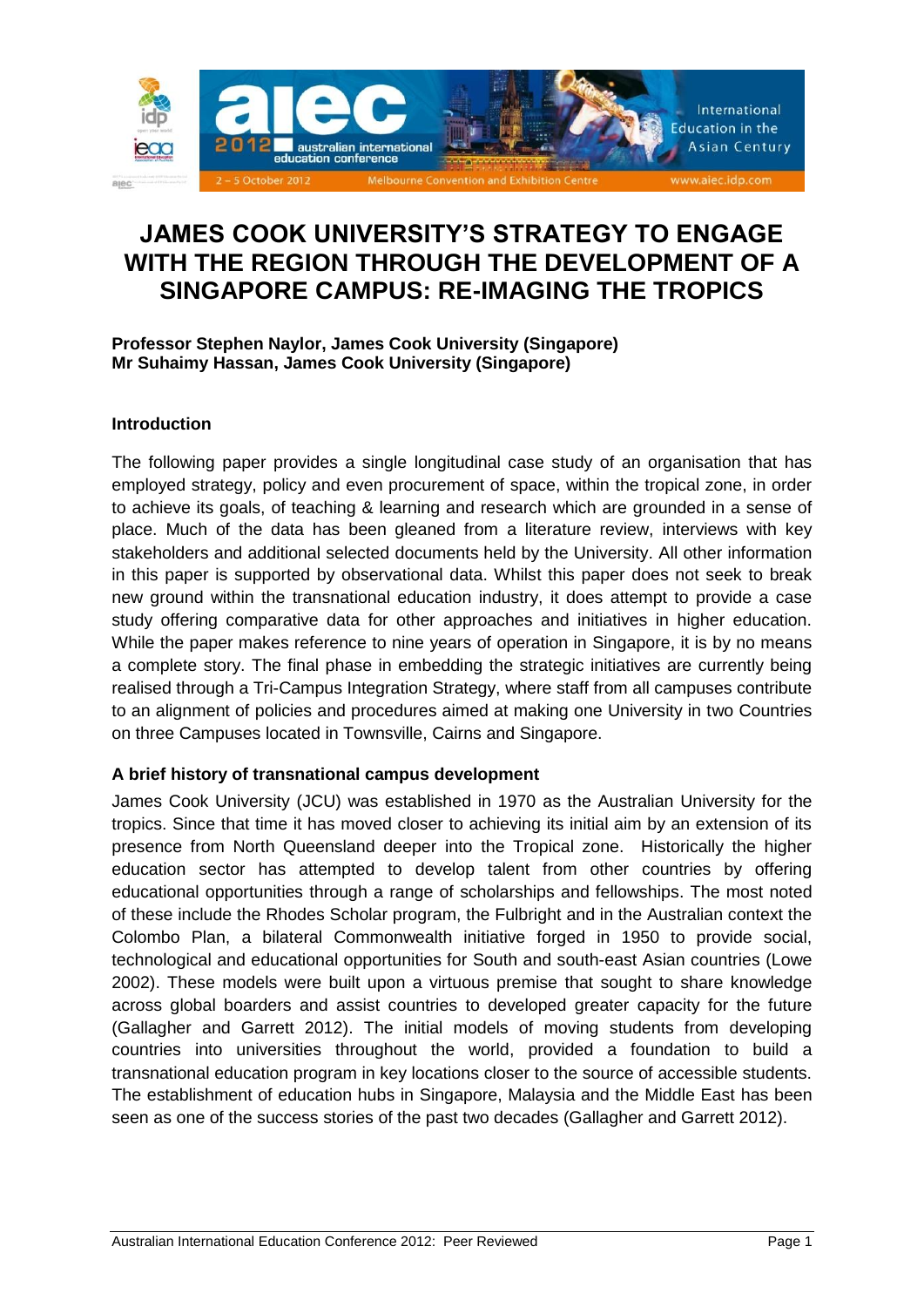By 2007, it was estimated that more than 5 million students were engaged in transnational education programs. These programs were based around a consumption model of full fee paying students largely catering for the growing middle class in the region. Many institutions had capitalised on cheap air travel, encouraging 'fly in - fly out' teaching models and the utilisation of online education or other blended modes of delivery [\(McBurnie and Ziguras](#page-11-0)  [2007\)](#page-11-0). Australian Universities such as RMIT, Curtin, Monash, ANU, Wollongong, Sydney and Adelaide all shared in the transnational education boom in Singapore. Australian institutions have established a range of transnational academic collaborations with public and private Singaporean institutions. These institutions received invitations from development organisations/non-profit organisations and established partnerships with local polytechnics/universities, private higher education institutions or global education management organisations such as *Navitas Ltd<sup>1</sup>* . Despite the range of franchises and partnership models that have functioned in Singapore over the past decade, JCU is the only Australian University to run an autonomous 'full service' (Ziguras and McBurnie 2011, p117) operation without partners on its two independent campuses in Singapore.

There is little consensus in determining a comprehensive definition for an international branch campus [\(Lawton and Katsomitros 2011\)](#page-10-2), however, the various guises of these entities intersect in the discussion of transnational education (TNE), and the more recent concept of multinational universities (MNU) [\(Gallagher and Garrett 2012\)](#page-10-1). There is also evidence that suggests that MNUs go through phases of development from a rapid growth consumption model, to capacity building and then a phase of national enrichment, where graduates become the leaders in their own National sector limiting the necessity for the foreign Universities to provide the credentialed academic programs [\(Ziguras and McBurnie](#page-11-1)  [2011\)](#page-11-1). National governments will also make formal overtures for high ranking universities to provide discrete programs within the national context. An example of this is French business school INSEAD with its charter of being 'The Business School for the World'. On occasions national governments will provide subsidies to stimulate local students to attend MNUs in order to develop a self-sustaining higher education system within their country<sup>2</sup>; governments can also create legislative frameworks to protect the national and foreign students. These strict standards based regulatory entities will place additional burdens on MNUs and can interrupt the flow of international students into these countries.

JCU Singapore is fully certified as a Private Educational Institution (PEI) that provides a range of full time/part-time, face-to-face delivered programs including English language preparation, foundation, undergraduate, postgraduate coursework and higher degrees by research. The courses are fully accredited by James Cook University's Academic Board, and delivered through a coordination model by JCU Singapore using full-time staff and some sessional/contract local Singaporean academics. In our current model there is virtually no fly in fly out teaching, JCU Singapore academics not only coordinate and deliver subjects they contribute to the research quota of JCU Australia and have roles in many University committees including boards of studies, examination committees, education committees and the peak planning and governance committees of the University.

Where there has been criticism that branch/offshore campuses have been treated as second-class citizens [\(Smith 2009\)](#page-11-2), James Cook University has moved to an equity model

**.** 

 $1$  Who currently partner with Curtin University of Technology

<sup>&</sup>lt;sup>2</sup> without the necessity of providing infrastructure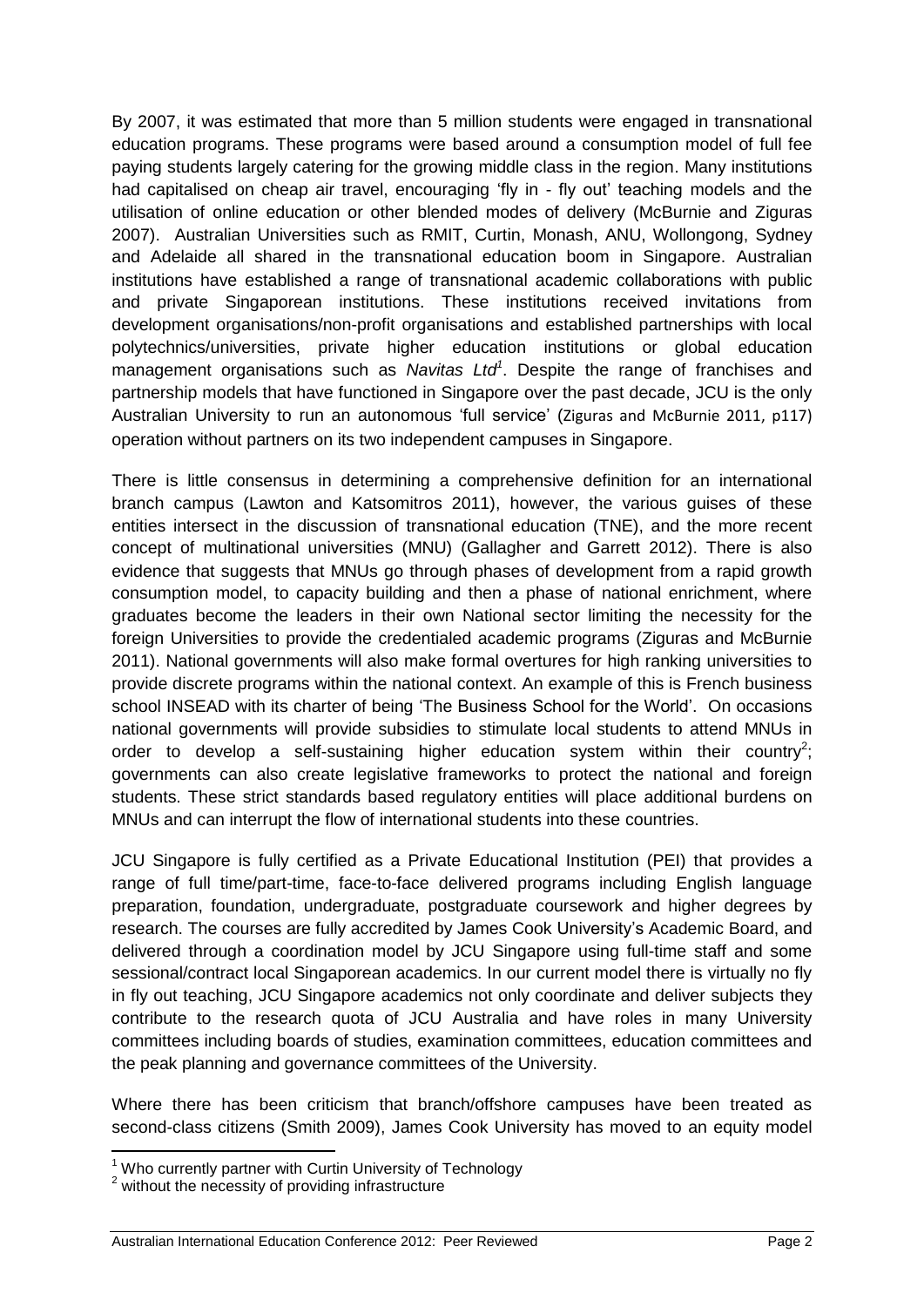through an investment of time and energy to develop a culture of one university located in two countries with three major campuses. In contrast to some other MNUs, our Vice Chancellor regularly visits and conduct business from the Singapore campus and the chair of the Academic Board has undertaken a three-month residency based in Singapore yet servicing the entire University in both countries. There has also been a strong alignment by the Australian Associate Deans of Teaching and Learning, making numerous visits to JCU Singapore to conduct workshops, a Graduate Certificate of Education (Tertiary Teaching), and introduce a range of initiatives that had been developed in Australia through various teaching and learning networks.

JCU has also adopted a different model by not 'cherry picking' (Ziguras and McBurnie 2011, p108) only profitable courses such as IT and business, but also offers a full psychology program which is APAC $3$  accredited; with post graduate clinical programs providing almost 40% of psychology professionals for the Singapore health industry.

## **The drive to establish branch campuses**

Where some universities have moved into Southeast Asia with grand ambitions and sudden departures [\(Ziguras and McBurnie 2011\)](#page-11-1), James Cook University cautiously moved into Singapore with an intention to stay for the long haul.

Asia has been viewed by many Australians through a range of lenses, from friend to foe during turbulent times; a cheap labour source in 19th century, a site of low-cost manufacturing in the mid-20th century, and more recently an industrial/technological giant capable of consuming vast amounts of natural resources from our Australian mines, forests, agriculture and marine environments. Asia has been seen as an exotic destination, with the rich culture which has been explored and exposed through academic study of language, art and Asian histories. For many Australians South-East Asia is seen as a group of developing nations, in need of support and our university structure<sup>4</sup>, a source of international students for our financially strapped higher education system or an opportunity to establish franchised institutions in densely populated Asian cities [\(DEEWR 2008;](#page-10-3) [Lien 2008\)](#page-10-4). Gradually we are becoming aware of the potential to rethink our relationship with our near neighbours in Southeast Asia and to 're-image the tropics' as more than a 'Torrid Zone'.

In order to make genuine contribution in transnational education it has been crucial to move beyond a paternalistic or colonial approach to merely gain advantage from the region. We have learnt to give as well as take [\(Cheun 2006\)](#page-10-5). For JCU, part of its success is the strong strategic direction which has been guided by the Vice Chancellor, Professor Sandra Harding, which pursues a vision in creating a brighter future for life in the tropics worldwide, through graduates and discoveries that make a difference.

JCU has recognised that Australia and Singapore have developed deep ties in education since the days of the Colombo Plan. There are roughly 100,000 Australian alumni in Singapore<sup>5</sup> including several serving as Cabinet Ministers, Members of Parliaments and corporate captains. As a country that places a high stock on education, a nation driven by

 3 Australian Psychology Accreditation Council

<sup>4</sup> English based programs

<sup>&</sup>lt;sup>5</sup> Source: Australian Alumni Singapore website - [www.aas.org.sg/messages/](http://www.aas.org.sg/messages/) viewed 5 September 2012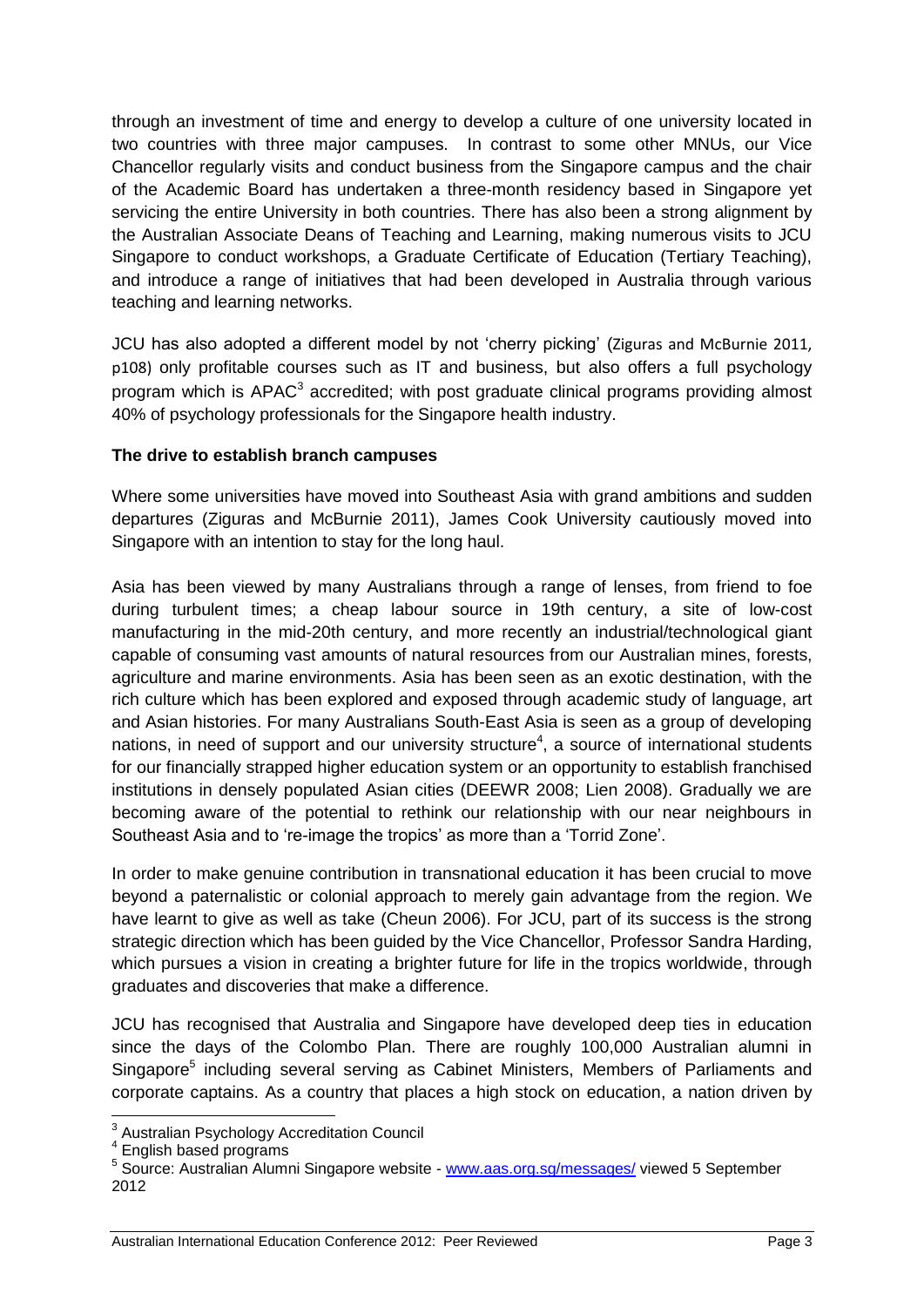innovation, Singapore represents an ideal location for JCU to grow its tropical agenda beyond northern Australia.

## **Background of JCU in Singapore**

James Cook Institute of Higher Learning (JCUS) was established in 2003 through an initiative by the Singapore Government's Productivity and Standards Board (PSB) in a quest to develop Singapore as an international educational hub. With an initial enrolment of 50 students, offering a range of courses including: engineering, psychology, business and information technology programs, JCUS began to make its place in Southeast Asia. Its first campus was at the Spring Building, a commercial high-rise building not far from downtown Singapore. This approach followed a standard transnational model of franchising higher education in commercial building with a clear profit motive.

The minority 49% shareholding held by JCU was soon reversed to give greater stakeholder capacity to effectively manage the University's integrity within the company. Despite holding majority share JCUS was certainly viewed by many JCU Australian staff as an imposition, requiring high levels of coordination and management by the various schools and departments, for little return and marginal educational outcomes. The model of relatively few full time academics and high numbers of unaligned sessional staff, provided a largely 'teaching only' enterprise that attempted to do the best it could in a clearly commercial framework.

Over the years, JCUS grew from a small institution to its current profile, with student numbers in excess of 2,500. It now provides a fully integrated trimester program; the campus delivers more than 50% of the EFTSL for the School of Business, Information Technology and Psychology and now contributes to the research output of the University, sharing in curriculum/policy development and academic administration. JCUS has been recognised by the Singapore Government in a number of community awards and is often held up as a significant player in the training of clinical psychologists for the Singaporean health system. It offers close to 50 academic programs (including majors) and has an international student body from more than 50 countries, including Singapore, China, India, Vietnam, Myanmar, Malaysia, Thailand, Germany, France, Australia and Uzbekistan.

As JCUS gradually developed from a fledgling transnational educational project, the main partner PSB (Productivity and Standards Board)<sup>6</sup> was bought out by the German internationally recognised testing body  $T\ddot{U}V S\ddot{U}D^7$ . Whilst JCU held a majority stake in the company there was a misalignment in terms of the strategic intent of both shareholders. In 2011, JCU gained full ownership of JCUS after buying out the remaining 49 % share of its minority shareholder TÜV SÜD PSB Academy. This paved the way for JCU to become a truly tropical university operating in 2 countries in 3 tropical cities.

 6 TÜV SÜD acquired PSB Corporation Pte. Ltd. and PSB Certification Pte. Ltd. (PSB) in March 2006.The formerly state-owned PSB Group began its operations over 40 years ago under the name SISIR and is a market leader in management systems certification to international standards in South-East Asia.

German acronym and stands for "Techischer Überwachungs-Verein Süd" what means basically "technical inspection association"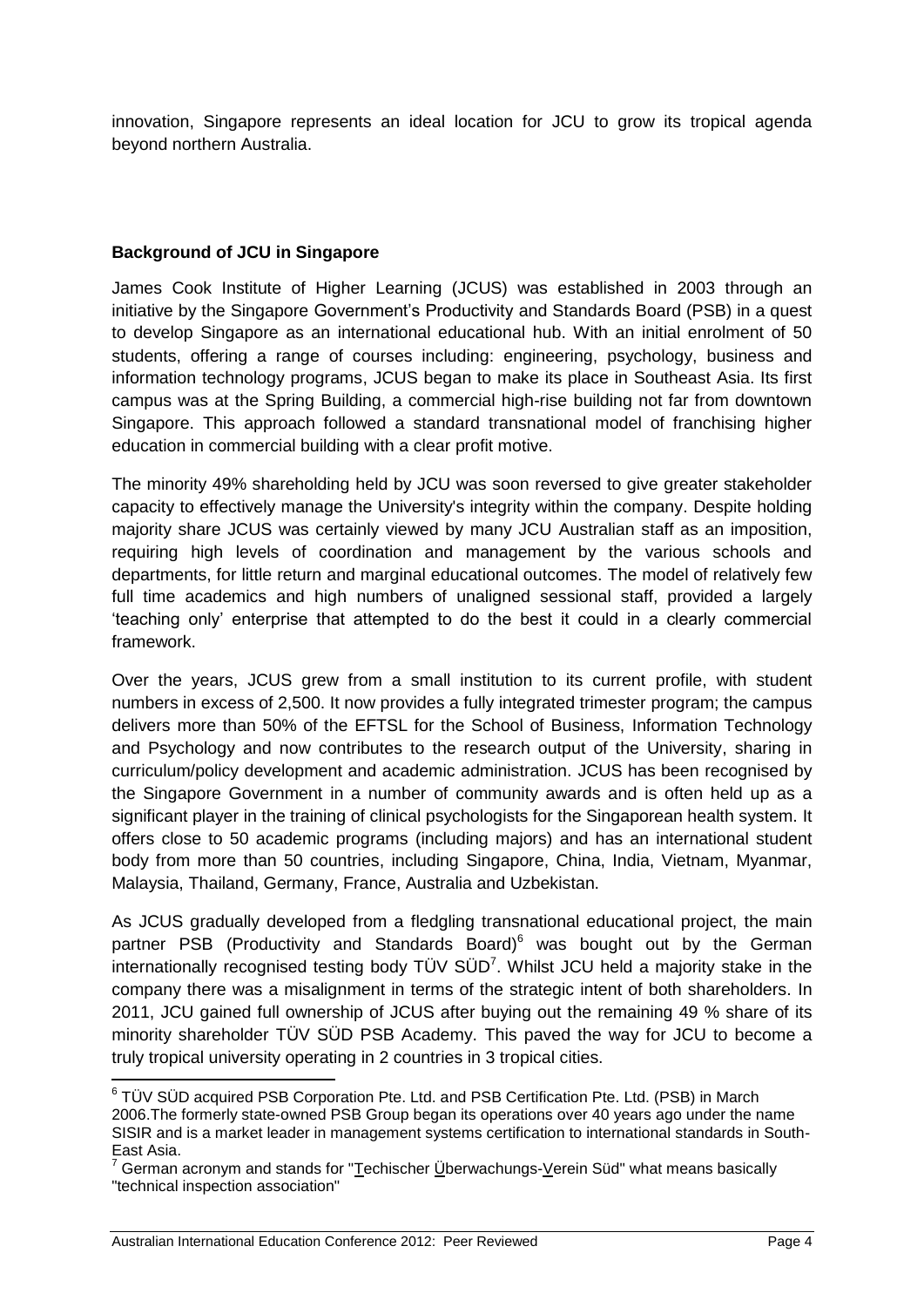JCUS currently has a multinational staff population of 150; it has increased its full-time academic staff strength over the years. This has reduced the necessity for freelance sessional staff and is now in a strong position to manage the quality of the education experience and to create a culture of research active staff, just like their counterparts in Australia.

The gradual development over the past decade saw operations move from the Spring Building to be more conducive higher education campus at Upper Thomson Road and more recently into its second premises at Ang Mo Kio. The Upper Thomson campus of JCU Singapore is located within a private residential enclave at 600 Upper Thomson Road. The property used to be a government high school before it was refurbished in 2008 at a cost of more than S\$10 million to house JCUS's first fully-fledged campus.

The Ang Mo Kio campus is located in the densely populated public residential suburb at 10 Ang Mo Kio Street 54. JCUS was offered the Ang Mo Kio site as its second campus with help from the Singapore Economic Development Board (EDB). It started operating from this campus in June 2011. Originally built to house a public school, plans are afoot to refurbish the Ang Mo Kio campus.

# **Why Singapore?**

The term 'internationalisation' has been included in the statement of strategic intent of Australian institutions to showcase the Education Provider's intention to engage in transnational education and research [\(DEEWR 2008\)](#page-10-3). The selection of Singapore as one of JCU's major campus location outside Australia represents the University's desire to deliver a brand of education and engage in research relationships that benefit the tropical world.

Like Australia, Singapore is a multicultural society with a highly developed economy. Students from North Asia and South Asia find Singapore a convenient and desirable setting to pursue a quality Australian qualification due to a familiar Asian environment. Singapore's robust economy, which demands talented qualified professionals, is also one of the factors driving the influx of students from other parts of Asia to JCUS.

At the time when JCU opened its campus in Singapore, the country had identified education as one of the key economic growth areas under the Global Schoolhouse initiative. In building this Global Schoolhouse concept, three important components were identified: i) attract good foreign institutions, ii) develop Singapore's own local institutions and enterprises and iii) bring in large numbers of international students. JCUS has been at the forefront in helping Singapore achieve its objectives of growing its education sector.

JCUS's presence in Singapore has helped to meet the growing demand for university education by an affluent middle class population capable of paying unsubsidised tuition fees [\(McBurnie and Ziguras 2007\)](#page-11-0). The Singapore government has recently made a pledge to increase the university cohort participation rate to 40 per cent by 2020 from the present 27 per cent<sup>8</sup>. This will equate to increasing the number of university places from the current 13,000 to 16,000. There is still scope for quality tertiary providers to educate Singaporeans who yearn to earn a university degree as recent statistics will suggest. The bulk of students

 8 The university cohort participation rate does not include Singaporeans in part-time degree courses, those who study at overseas universities and students enrolled in local private institutions.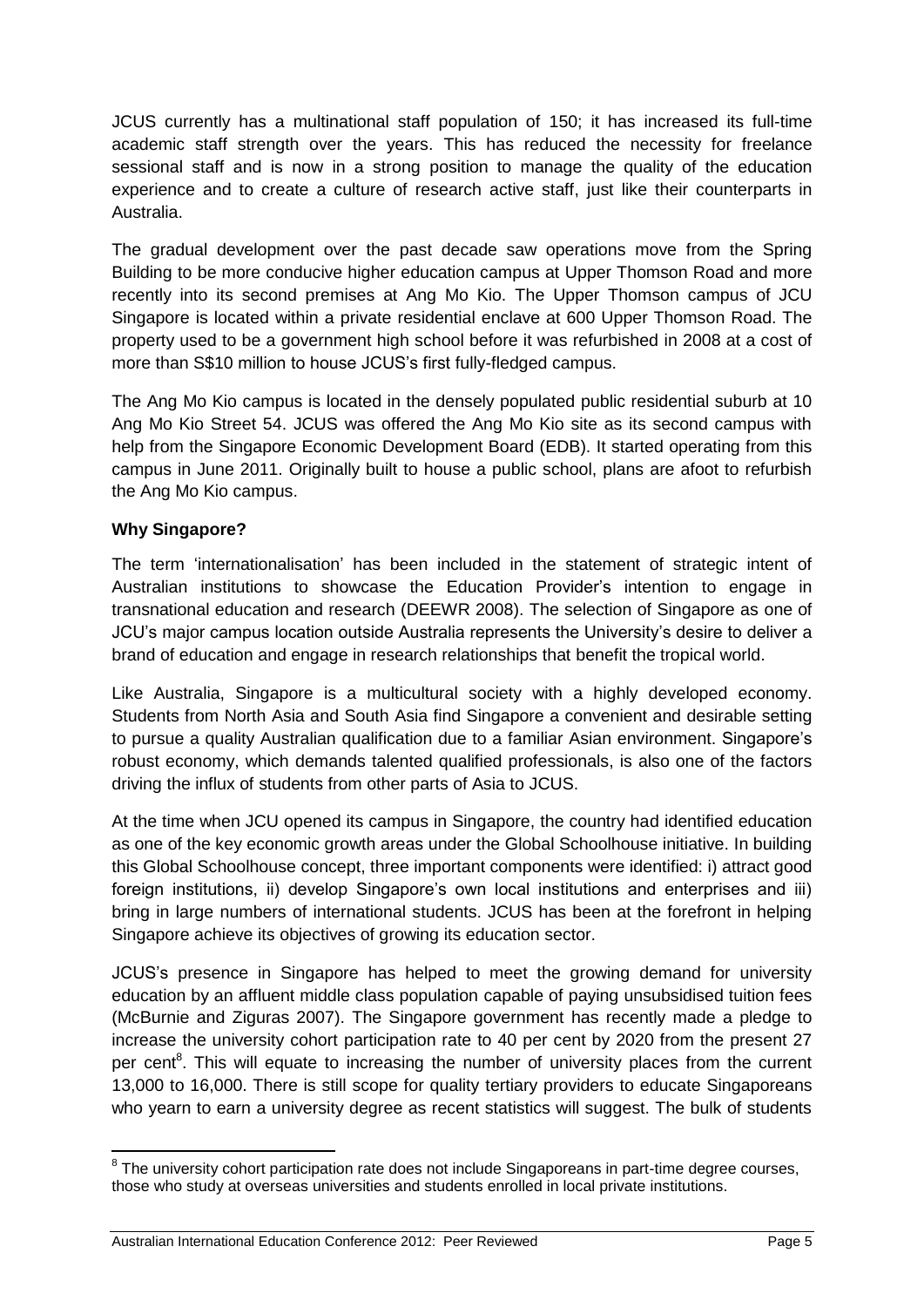admitted into the local universities come from the 17 local Junior Colleges (JC) which offer the two year Cambridge GCE 'A' Level curriculum. Between 2008 and 2010 $^9$  the final year enrolment of the JCs were reported to be above 15,000 students each year. During the same period of time, the local Polytechnic sector has been graduating over  $21,000^{10}$ students annually. The five local polytechnics have been the main source of student intake for Australian universities from Singapore for both onshore and offshore studies. Over the past decade more than  $600$  PEIs<sup>11</sup> have attempted to establish themselves in Singapore, with some dramatic and damaging withdrawals from industry. Just as in the period following the GFC in Australia, many PEI's found it impossible to maintain quality and regulatory requirements associated with transnational education, this saw the introduction of the Singapore Council for Private Education (CPE) in 2009, established to provide quality assurance system to protect the interests of transnational students. The number of PEI's has been almost halved during this period and JCUS has been endorsed as a quality provider in Singapore's private education landscape. In 2010, JCUS was one of the first private education institutions in Singapore to be awarded the EduTrust 4 year certification. Our contributions to the Singapore education industry were also recognised in 2012 by Dr Amy Khor, Minister of State for Health announced in Parliament that the Ministry of Health has "increased the local pipeline for clinical psychologists, through NUS's (National University of Singapore) and James Cook University Singapore's postgraduate programmes".

Following the acquisition of the minority shareholding in JCUS, the entire JCU structure has moved to fully integrate its three major campuses - Cairns, Singapore and Townsville. The concept is to avoid 'doing international' in various places as international becomes an integral dimension of JCU through these three campuses. Instead of a dual-city university, JCU becomes a tri-city university, bringing Singapore, both the city and campus, into the powerful an enduring aim of the University to deliver a brighter future for life in the tropics worldwide. A Steering Committee and an Operations Committee with a number of working groups have been formed to guide the processes of integration. One of the most important factors in forging a strong connection between the JCU campuses in Singapore and Australia is to ensure that the academic standards and rigours remain high [\(Smith 2009\)](#page-11-2). All full-time academics recruited to work by JCU Singapore hold concurrent appointments at JCU Australia, they are expected to be research active and contribute to curriculum design.

# **Growth of JCU Singapore**

The growth in commencing student numbers at JCUS over the last 4 years has been significant as illustrated in Table 1 below. To add to the positive growth in student figures, JCUS has managed to attract students from the less traditional Asian countries as illustrated by the rising cohort of students from Europe and USA. Such diverse student mix has truly turned JCUS into a cosmopolitan and vibrant institution<sup>12</sup>.

**.** 

<sup>&</sup>lt;sup>9</sup> Yearbook of Statistics Singapore 2011

<sup>10</sup> Yearbook of Statistics Singapore 2011

<sup>&</sup>lt;sup>11</sup> More Private Schools Expected to Close The Straits Times, 25 July 2011 and Second Reading Speech on the Private Education Bill, Parliament Sitting on 14 September 2009 by Mr S Iswaran, Senior Minister of State of Education

<sup>&</sup>lt;sup>12</sup> The international student population are made up of mainly undergraduate and postgraduate students who hold the Singapore student pass (visa). A small percentage of full-time students are Singapore permanent residents. The part-time students are enrolled in postgraduate programs and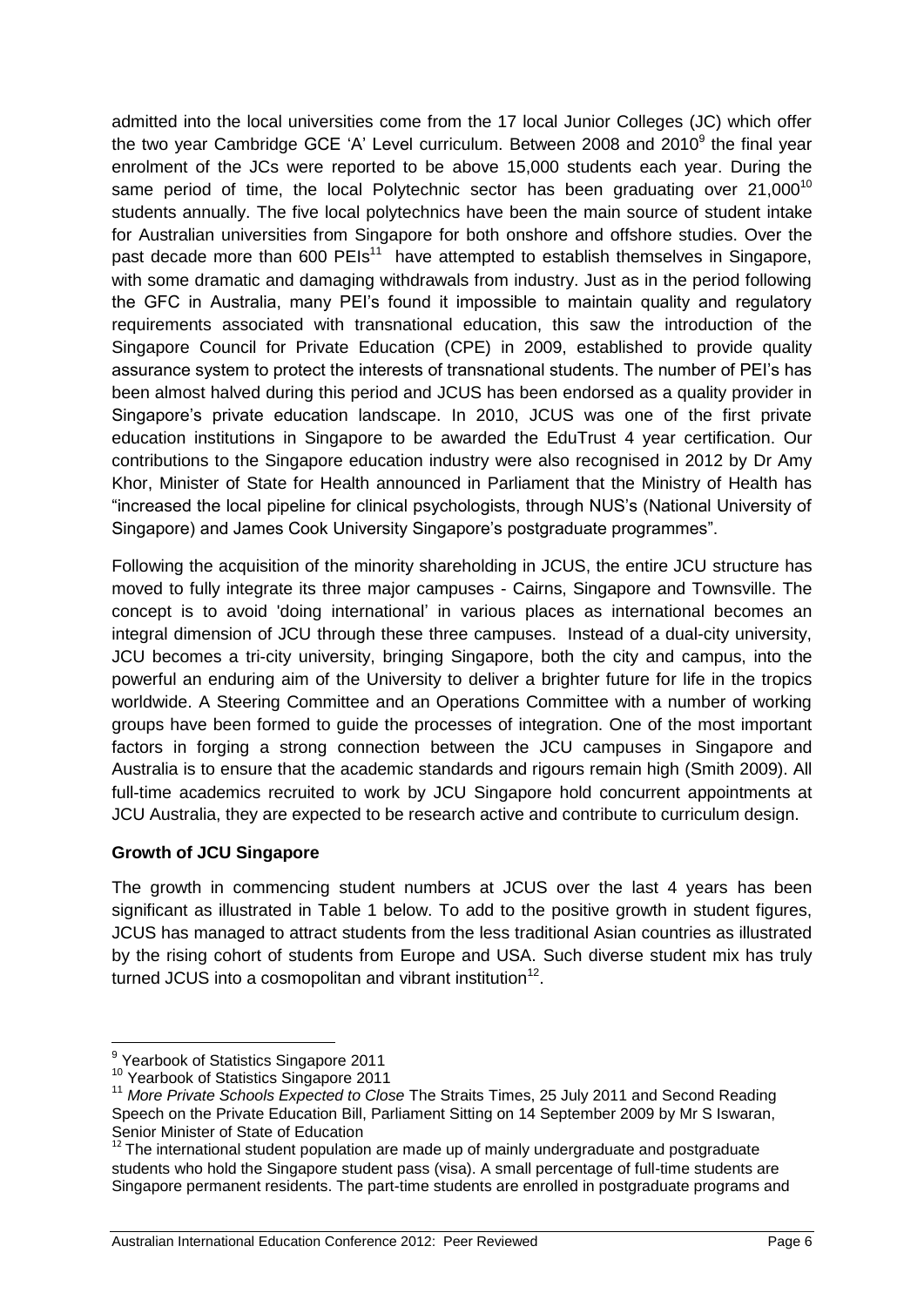| <b>Source of student</b> | 2008 | 2009           | 2010 | 2011 |
|--------------------------|------|----------------|------|------|
| Singapore                | 258  | 360            | 310  | 335  |
| India                    | 167  | 186            | 205  | 261  |
| China                    | 179  | 301            | 418  | 481  |
| Vietnam                  | 84   | 127            | 147  | 127  |
| Myanmar                  | 12   | 23             | 45   | 51   |
| Indonesia                | 43   | 47             | 87   | 158  |
| Others (European & USA)  | 40   | 77             | 59   | 101  |
| Malaysia                 | 3    | 14             | 10   | 34   |
| Thailand                 |      | 6              | 16   | 18   |
| Philippines              |      | $\overline{2}$ | 4    | 3    |
| Korea                    |      | 5              | 18   | 17   |
| Laos & Cambodia          |      | 1              | 5    | 10   |
| Total                    | 786  | 1149           | 1324 | 1596 |

Table 1. Student Enrolment at JCU Singapore

Source: JCU Singapore Student Management System

As of April 2012, the total student number at JCUS was 2350 this has since been increased with the June study period enrolments. Table 2 below reflects the size of the total student body in relation to the programs they are enrolled in. Business courses (both undergraduate and postgraduate) remain popular with psychology following closely behind. Psychology can be described as JCUS's anchor program and almost all the students enrolled in this course are local Singaporeans.

|  |  | Table 2. Student Enrolment by Program |  |  |
|--|--|---------------------------------------|--|--|
|--|--|---------------------------------------|--|--|

**.** 

| <b>Enrolments by Program</b>        | <b>Student Numbers</b> |
|-------------------------------------|------------------------|
| Pre-University                      | 369                    |
| <b>UG</b> : Business                | 646                    |
| <b>UG: Business and Env Science</b> | 25                     |
| UG: Psychology                      | 547                    |

are made up of Singapore nationals, Singapore permanent residents or foreigners who hold a Singapore employment pass (visa).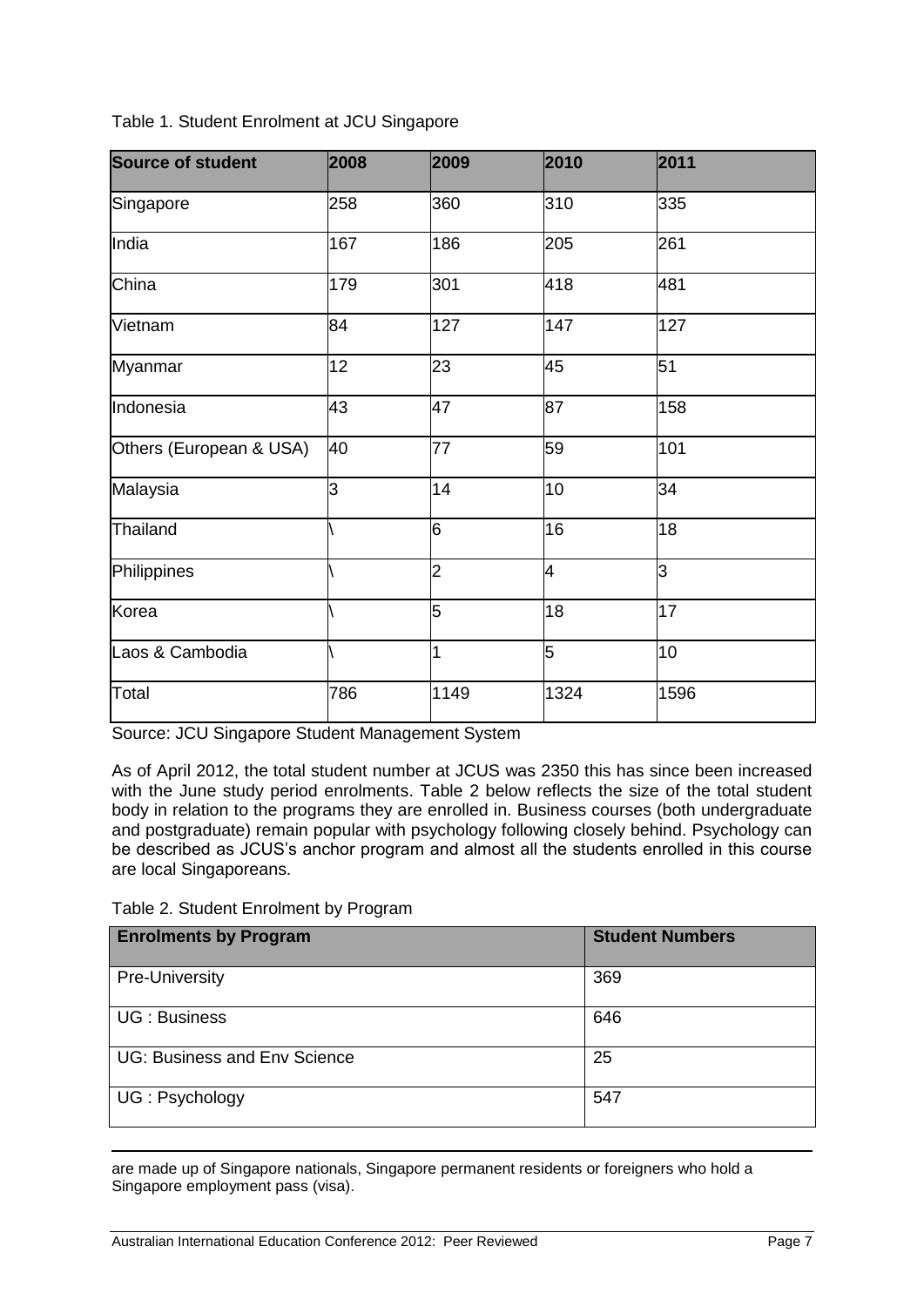| $\overline{UG:IT}$                                   | 99   |
|------------------------------------------------------|------|
| PG: Business                                         | 451  |
| PG: Psychology                                       | 15   |
| PG: IT                                               | 71   |
| PG: M.ed, MGC                                        | 44   |
| Doctor Of Psychology                                 | 10   |
| <b>Study Abroad</b>                                  | 37   |
| Graduate Certificate Of Research methods, GCCD, GCEd | 36   |
| PhD                                                  | 3    |
| Total                                                | 2353 |

Source: JCU Singapore Student Management System

Singapore is well positioned to be a key player to account for the expected growth of transnational education in Asia. A UK Vision 2020 paper reported that Asia will account for 639,000 places or 79 % of total global demand for United Kingdom's transnational higher education by 2020 [\(Böhm, Follari et al. 2004\)](#page-10-6). Australia may still continue to draw students from Asia, "but with the costs of education rising, Australia is becoming more and more vulnerable to changing market demand" (Verbik and Lasanowski 2007, p.9). Indeed, JCUS is keen to capitalise on such projections as it continues to provide quality education in Singapore.

#### **Academic Management**

**.** 

As in any public University in Australia, all academic matters are managed by the Academic Board through a series of Faculty Boards of Studies, Education Committees and Subcommittees<sup>13</sup>. Within the JCU policy framework for Learning, Teaching and Assessment there is a Charter Academic Responsibilities which determines delegation and jurisdictional issues related to all curriculum, pedagogy and accreditation issues. JCU has continued to build structures that facilitate a quality system to operate in each of its three campuses in two countries. External bodies such as the Australian Universities Quality Agency (AUQA) and the recently initiated Tertiary Education Quality and Standards Agency (TEQSA) and a range of other Australian professional accreditation bodies, regularly undertake audits of all three JCU campuses. In association with the Australian auditing regime JCUS has participated in Singaporean quality assurance including Singapore Quality Class (SQC) and EduTrust Singapore<sup>14</sup>. Part of the commitment to quality enhancement is to gain recognition

 $13$  The titles of these committees may change in various Australian institutions including titles such as Academic Senate.

 $14$  EduTrust is a voluntary quality certification scheme implemented by the Ministry of Education as part of the Private Education Act to allow local private education institutions to differentiate themselves as having achieved higher standards in key areas of management and provision of educational services.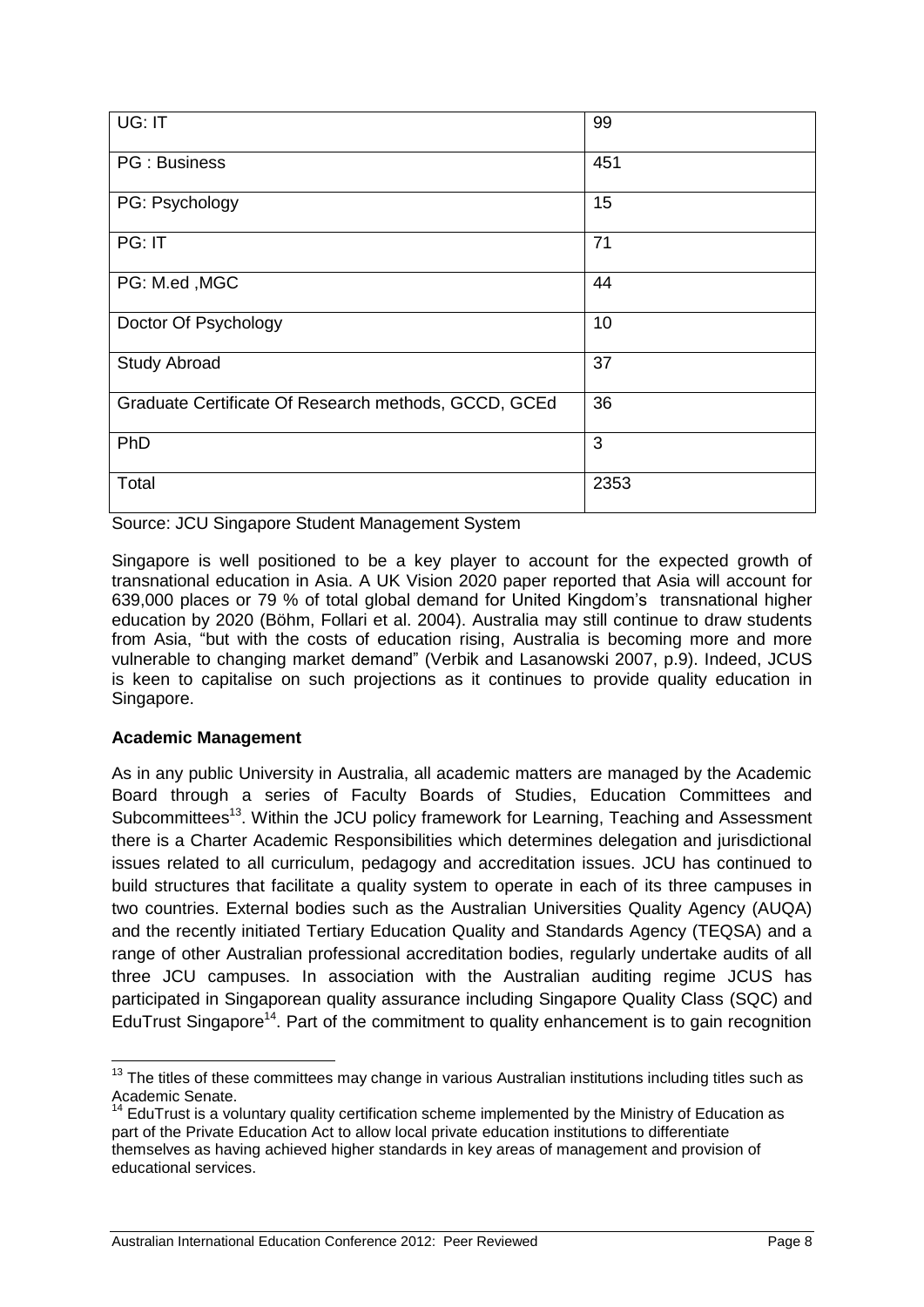of JCUS's, university status in the Singapore, a goal not yet attained by any of the PEIs. If JCUS can attain EduTrust 'Star' rating (the pinnacle of the EduTrust accreditation scheme) then it may be recognised as a Singapore Branch Campus (SBC) of a foreign institution and acquire the right to include the word 'University' within its nomenclature in the Singapore jurisdiction. This symbolic status will bring us closer to being a 'de facto comprehensive University' based in Singapore and create greater opportunities to enable local Singaporeans students to gain degrees and postgraduate qualifications, from a University Campus rather than a mere a PEI.

# **The Strategic Intent**

Whilst many universities have moved into transnational education to broaden their student market, JCU has moved away from the simple model of franchising its Australian product for an international market, into a strategically designed move to broaden the Universities Charter to genuinely 'make a difference' within this tropical region. This simple but effective goal has drawn the University into a range of initiatives, including a curriculum refresh, review of policies, specialisation geared towards Tropical focused recruitment and promotion regimes and an emphasis on tropical research.

The recently revised Strategic Intent gives greater emphasis to areas including the comprehensive but focused themes of: Tropical Ecosystems and Environment, Industries and Economies in the Tropics, People and Societies in the Tropics and Tropical Health, Medicine and Bio Security. There is also a strong recognition that a 'sense of place' is essential for linking into both the community and other fields of endeavour where our graduates may take up employment positions. The University also embraces the diversity of the communities we serve, in both Singapore and North Queensland and acknowledge the rich cultures of the Indigenous peoples and the spirit of Reconciliation that guides our future. James Cook University is renowned for its work within tropical ecosystems and its commitment to developing sustainable environments for future generations by ensuring that our actions today do not limit the range of social, cultural, environmental and economic options for the people within our region. These aspirations guide our learning and teaching and research in all of our campuses and sit at the core of our operations.

# **Special Initiatives Guided by the Strategic Intent**

In order to optimise recruitment, a combination of strategies are used throughout the region, these include country teams to liaise with both selected agents and discrete JCUS foreign staff to market our product. JCUS has designed its own placement tests for English language skills and offers pro-active workshops and seminars for agents and councillors in numerous Asian countries sending a strong message of our clear strategic intent and not merely a volume based enterprise. There has also been strategic participation in responding to the needs of students through our own Pathway College.

In recognition of the non-English-speaking background of many of our students JCUS runs an English Language Preparation Program (ELPP) designed to both develop English language skills with a strong emphasis on academic writing and critical analysis competencies. This program has branched away from the traditional IELTS approach and is designed specifically to meet the needs of students from our region and to assist them in a smooth transition into the undergraduate and postgraduate programs. In recognition of the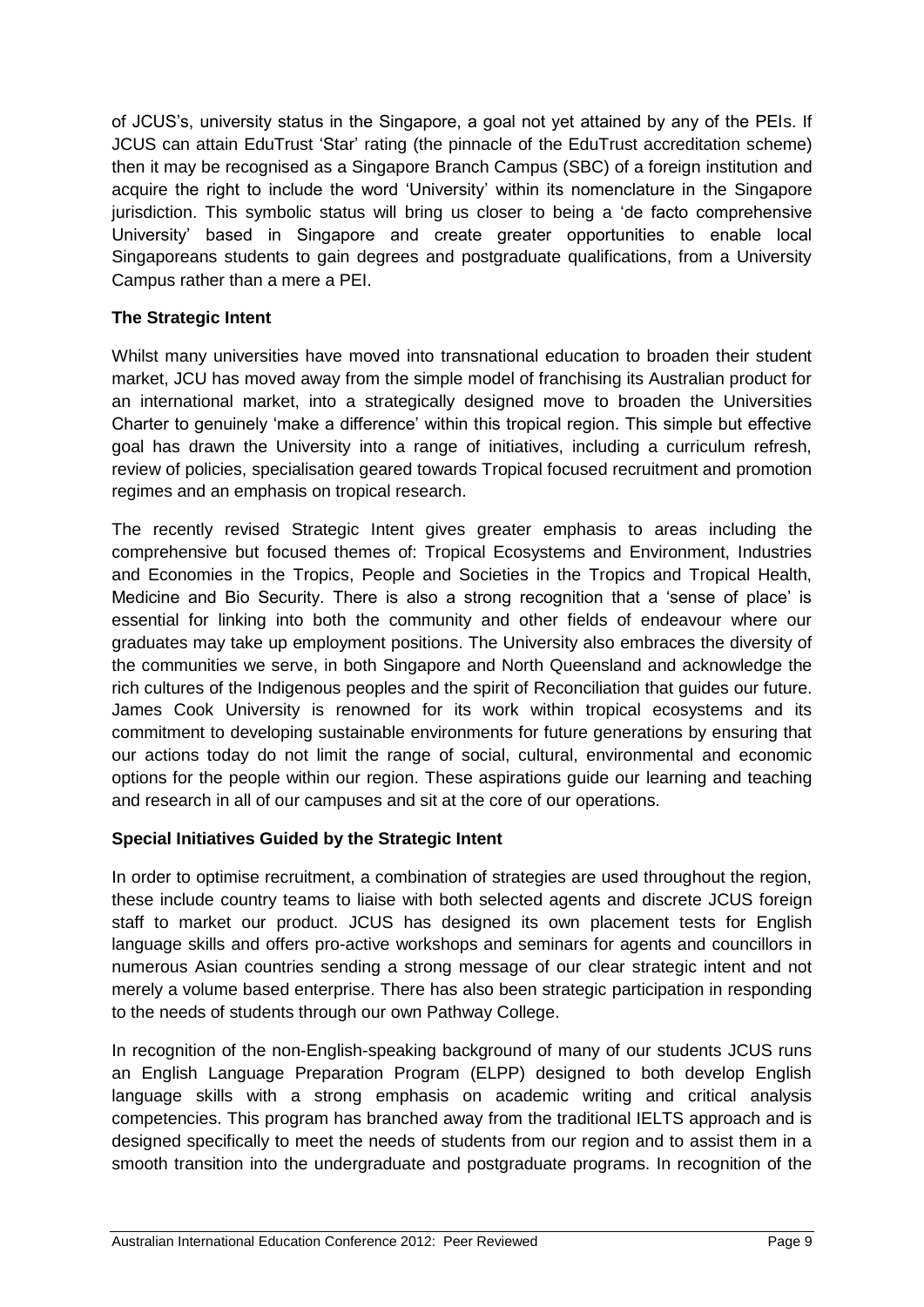schooling systems from the region and our commitment to uphold academic quality, we have developed a foundation program for students who do not hold year 12 equivalency. This program also pathways students, from throughout the region, directly into undergraduate programs; there has been an extraordinarily level of success by these students as they excel in their first year of the degree programs<sup>15</sup>.

## **Student Experience**

As perhaps the only fully fledged and non-franchised Australian institution in Singapore, JCUS is keen to offer an Australian education experience to its students in Singapore. Apart from the regular pastoral care and student support services, JCUS has developed student friendly services and facilities to ensure students spend quality time on campus.

To create a similar education experience to that of students studying at JCU Australia, significant resources have been invested in the refurbish of the Upper Thomson Road campus and similar sources are being allocated for the Ang Mo Kio campus. There has been a continuous upgrade of student facilities, including the establishment of a student lounge with dynamic eLearning spaces, an expanded library and a focus on creating tropical settings for student social engagement in a series of outdoor trellis settings with sporting and social infrastructure.

JCUS maintains a strong commitment to student pastoral care with student counsellors and student service staff having direct responsibilities to particular country cohorts of students, in order to make the transition from their home country to the JCUS experience. There is also a commitment to providing career related counselling and supporting a number of clubs on campus including chapters of Toastmasters and the Golden Key Society.

In our quest to provide equitable student experience, public lectures by various tropical leaders are presented sequentially during the year; this allows both students and the community to gain a greater rapport with their professional and civic responsibilities when they graduate.

# **The Future**

As JCUS works towards gaining EduTrust Star status we are also pursuing a number of initiatives with the Singapore Government and other Singaporean Education Institutions. In our quest to 'make a difference' JCU is in negotiations to develop a Tropical Futures Institute as a research centre, investigating both terrestrial and marine sciences with potential commercial outcomes for the Singaporean economy. The recent announcement by the Singaporean Minister for Education (MOE), urging PEI's to move away from international volume-based student recruitment towards a more quality driven product designed to meet the needs of the Singaporean students exiting the Polytechnic system, is clearly within the JCU strategic intent.

The University has planned for continued gradual growth towards 5000 students, comprised of quality candidates from both Singapore and international cohorts. These students should

**<sup>.</sup>**  $15$  Between 2010 and 2011 (6 trimesters) more than 95 per cent of students that have moved up from the Foundation Program to the first year undergraduate program have successfully progressed without having to sit for any supplementary examination based on formal results from the Student Management System.

Australian International Education Conference 2012: Peer Reviewed **Page 10** Page 10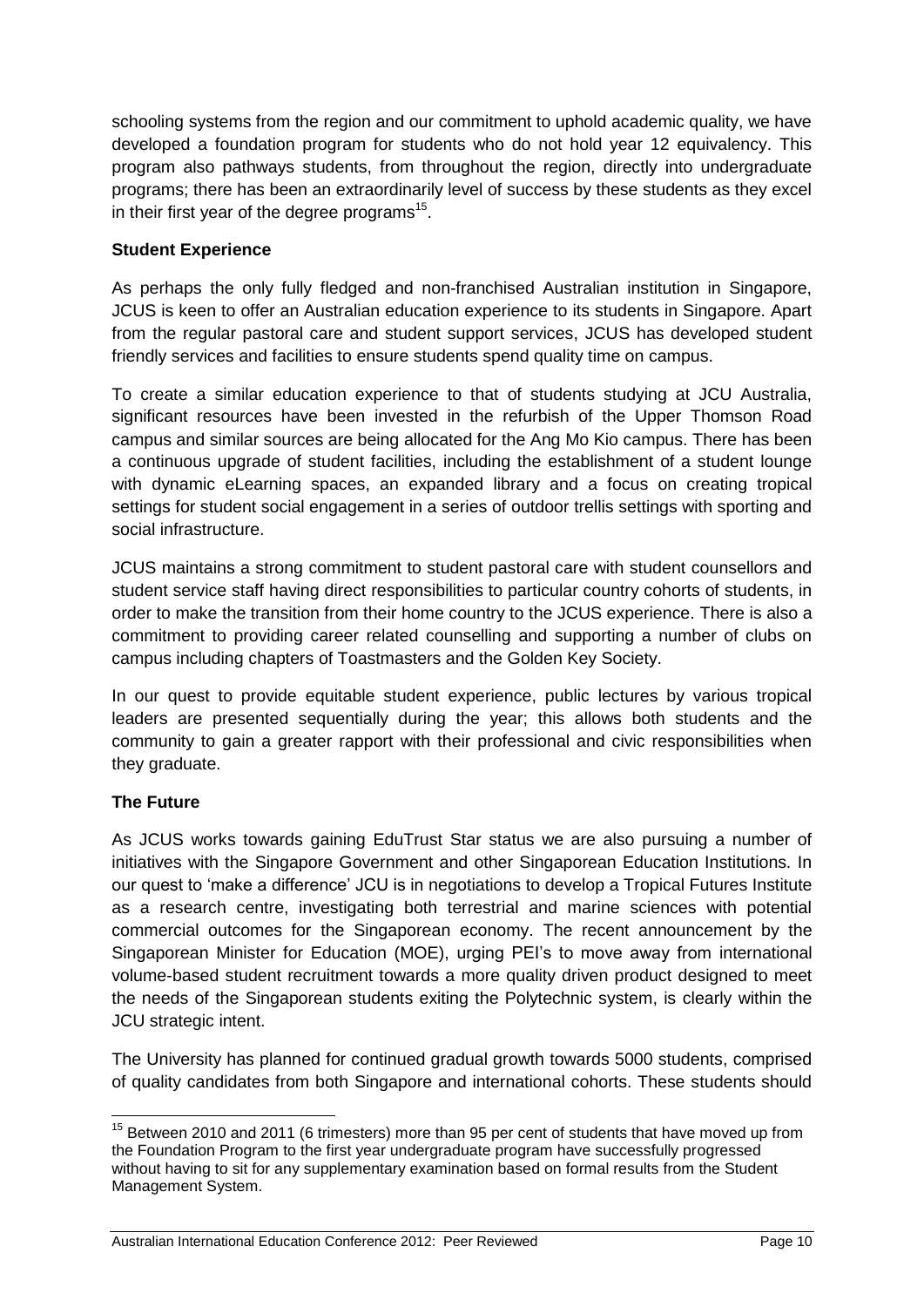be housed in an Australian style campus in Singapore, with both quality learning & teaching and relevant tropically focused research being undertaken by staff for the benefit of students, community's and nations this tropical region $^{16}$ .

## **Conclusion**

The development of the JCUS operation brings a new twist to the notion of internationalisation and provides an opportunity for JCU to demonstrate a genuine expression of international engagement and global reach. Instead of practising internationalisation in various places, international becomes an integral dimension of JCU through its three campuses. The Singapore, Cairns and Townsville campuses underscores JCU's compelling commitment to deliver a brighter future for life in the tropics worldwide.

From a corporate standpoint, JCUS is emerging as a fully integrated part of the entire JCU family. All JCU faculties and divisions will have tri-campus reach. This represents the potential for JCU to create the first authentically cross border international Australian university, evidenced by the fact that this development simply extends the 40-year-old mission of JCU to be present in and focus on the issues of the peoples of the tropics.

#### **General References**

<span id="page-10-6"></span>Böhm, A. M. Follari, et al. (2004). Vision 2020, Forecasting International Student Mobility, a UK Perspective, British Council, IDP Education Australia and Universities UK.

<span id="page-10-5"></span>Cheun, P. (2006). "Filleting the Transnational Education Steak." *Quality in Higher Education. Hong Kong Council for Academic Accreditation, Hong Kong* **12**(3).

<span id="page-10-3"></span>DEEWR (2008). Good Practice in Offshore Delivery, A Guide for Australia Providers, International Education Association of Australia (IEAA).

<span id="page-10-1"></span>Gallagher, S. and G. Garrett (2012). From University Exports to the Multinational University: The Internationalization of Higher Education in Australia and the United States. Sydney, United States Studies Centre, University of Sydney.

<span id="page-10-2"></span>Lawton, W. and A. Katsomitros (2011). International Branch Campuses: Data and Developments. London, Observatory on Borderless Higher Education.

<span id="page-10-4"></span>Lien, D. (2008). "Economic analysis of transnational education." *Education Economics* **16**(2): 149-166.

<span id="page-10-0"></span>Lowe, D. (2002). "Canberra's Colombo plan: Public images of Australia's relations with post-colonial South and Southeast Asia in the 1950s, South Asia." *Journal of South Asian Studies* **25**(2): 183-204.

**<sup>.</sup>**  $16$  The Chancellor of JCU, Lt Gen (Rtd) John Grey highlighted these points in an interview which was published by The Straits Times (Singapore's major newspaper) on 9 July 2012.